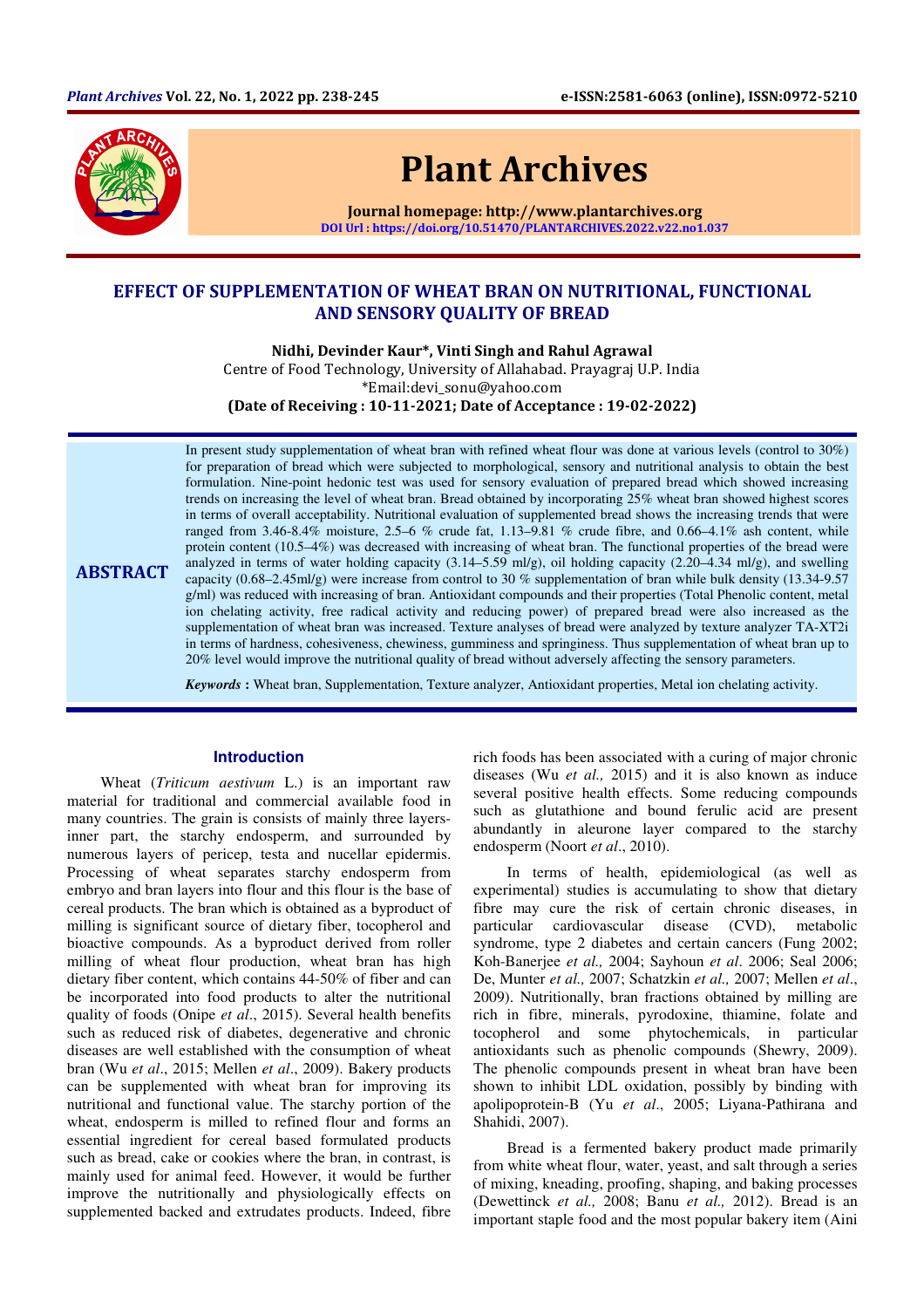and Maimon, 1996; Abdelghafor *et al.,* 2011). White flour is generated from the processing of whole wheat grain and is used to improve the aesthetic value of white bread, but it has a lower nutritious value than bread made from whole grain cereals (Maneju *et al.,* 2011). Today, bread plays a significant role in the baking business, accounting for more than half of the overall Indian bakery market. It is consumed by the majority of the world's population as part of their daily diet, and it is equally popular in urban areas. The current bread production in India is 9.58 lakh tonnes, with a projected annual growth rate of 9.7% (Khateeb & Kumar, 2019). So the goal of this research was to investigate the effect of the addition of wheat bran on nutritional, functional and sensory quality of bread.

# **Materials and Methods**

PBW-154 variety was procured from seed store Alopibag Chungi, Allahabad U.P., and other ingredients such as sugar, oil, active dry yeast and refined flour etc. were purchased from local market of Allahabad.

# **Fermentation of Wheat Bran**

Wheat bran fraction 710um was mixed with per gm dry yeast with water, then covered with aluminium foil, and placed in an incubator at  $30^{\circ}$ C for 24 h. The bran was spread on a wide tray then placed in an oven at  $70^{\circ}$  C until dry. Each of the samples was packed in polyethylene bags and stored in a deep freezer until used.

# **Blend Preparation**

The bread were prepared from blends of wheat refined flour and fermented wheat bran at various levels (95:5, 90:10, 85:15, 80:20, 75:25 and 70:30). The traditional creamery method was used for bread preparation. Other ingredients added were active dry yeast (10), milk powder (5 g), oil (1.5), sugar (10g) and salt (1.5 g).

#### **Processing of bread**

The water was used in this process. All ingredients were then weighed and mixed for 5 min. to form a dough. The dough was allowed to keep for 10 minutes at room temperature  $(30^{\circ}C)$  and then scaled to seven portions of 100 g each. The dough portions were made as round balls and allowed to keep for another 15 minutes then molded and put into a pan and placed in the fermentation cabinet for final proof between 60 and 90 minutes. Baking was done in oven at  $130^{\circ}$ C with steam saturation for 10-15 minutes. Different types of bread were prepared by using refined wheat flour with fermented wheat bran. Refined wheat flour bread was prepared as a control sample. The loaves were sliced with an electric knife.

# **Proximate analysis**

The proximate composition of wheat bran bread viz. moisture, fat, protein, ash, and crude fiber content was done by using standard methods AOAC, (2016) for all the bread samples. Protein content was calculated by multiplying a factor of 6.25 to the percent of nitrogen found in the sample. Carbohydrate content was determined by subtracting the sum of moisture, protein, ash, fiber, and fat, crude fiber content of the sample from 100. All the experiments were done in triplicate and analyzed statistically.



# **Flow chart for preparation of wheat bran supplemented bread**

# **Color value**

Color value of the bread sample was measured using Xrite (Grandville, MI, USA). The color attributes i.e. Hunter lightness  $(L^*)$ , redness  $(a^*)$ , and yellowness  $(b^*)$  were recorded three times for each sample (n=3) according to the method of Chen *et al.* (1997).

# **Functional properties**

# **Bulk density**

Bulk density of wheat bran supplemented bread was estimated by Chau and Huang (2003). A 5g sample of bread was taken in a 10 ml graduated measuring cylinder. The measuring cylinder was tapped on until the level gets stabilized leaving no molecular space in each molecule of sample. Then, the volume occupied by the sample was determined and the bulk density was representing as weight per unit volume (g/ml).

#### **Water and Oil holding capacity**

Water and oil absorption capacity wheat bran supplemented bread was done according to the method given by Chau and Huang (2003) with some modification. 1g wheat bran sample (control & treated) was taken in centrifuge tube and mixed with 10ml water / vegetable oil and stirred at room temperature using a rotary shaker for 10 min. The sample was then centrifuged at 3500 rpm for 20 min. and the clean supernatant was collected in measuring cylinder. The tube was weight along with the sample and water / oil absorbed. The retention of water / oil in the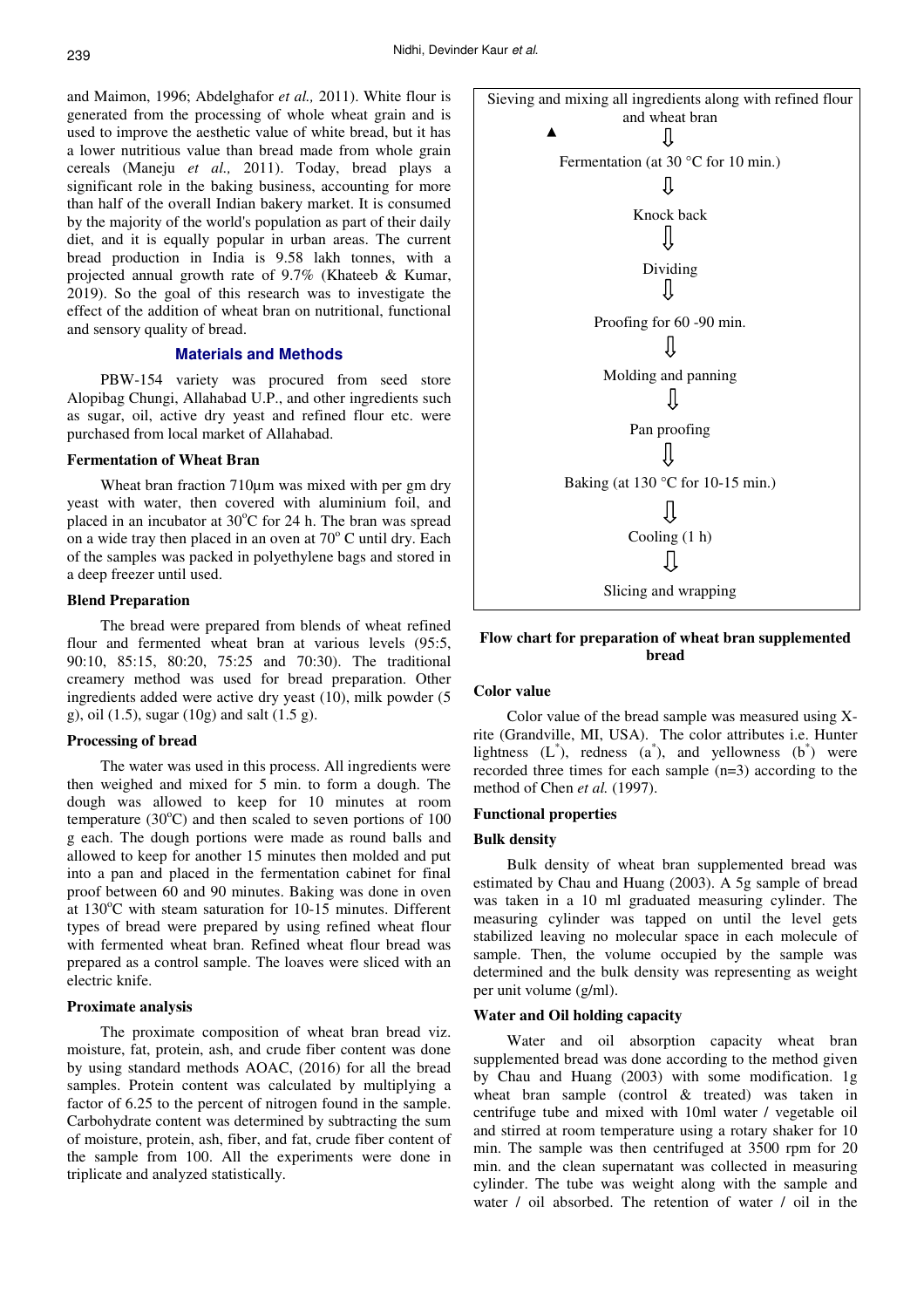control and treated wheat bran sample was compared as water absorption capacity or oil absorption capacity (g/g).

# **Swelling capacity (SC)**

Swelling capacity of bread sample was determined as described by Robertson *et al.* (2000). In a graduated test tube 10 ml deionised water added to 0.5g of bread and allowed to hydrate for 18 h, and the final volume attained by bread was measured.

$$
SC = \frac{Final Volume (V2) - Initial Volume (V1)}{Weight of Sample(g)} \times 100
$$

#### **Antioxidant properties**

## **Extraction method of antioxidants**

Bread sample were extracted by using methanol at 50% conc. One gram of bread sample was extracted with 5 ml of methanol in a screw-capped tube in the dark condition at room temperature for 24 hrs. The tubes were centrifuged at 2000 rpm for 5 min. The supernatant was collected and kept in refrigerator for further analysis (Moore *et al*., 2006).

#### **Total phenolic content**

The total polyphenolic content of the aqueous methanolic extract of bread sample was determined according to the 'Folin ciocalteu method'. 1 ml aliquot of the sample extract was taken in a test tube. There after 5 ml. of diluted folin ciocalteu reagent (1:10 with distilled water) and 4 ml sodium carbonate solution (7.5 %, w/v) were added sequentially to each tube. Soon after mixing, the test tubes were placed in the dark for 60 minutes at room temperature and the absorbance was monitored by UV-VIS spectrophotometer (modelEvolution600) at 765 nm against blank as standard. A standard curve was prepared with "Gallic acid" and results were expressed in terms of mg/100g of polyphenol present in the sample. Samples were analyzed in triplicates and mean was calculated (Matthaus, 2002).

#### **Percent Free Radical Scavenging Activity (DPPH activity)**

The DPPH (2,2-diphenyl 1-pycril hydrazil) radical scavenging activity of bread sample extracts was measured according to the method given by Sanja *et al.* (2009) with slight modification. As per method 150 µl of DPPH solution (4.3 mg in 3.3ml. of methanol) was mixed with 3 ml acidified methanolic extract of selected cereals varieties. The mixture was shaken and decrease in absorbance was measured at 515 nm with the help of UV/VIS spectrophotometer after 15 min. incubation at room temperature. DPPH solution was used as control.

% free radical scavenging activity = 
$$
(A_{control} - A_{sample})
$$
twřel<sup>0</sup>  
  $A_{control}$  terms of

#### **Reducing capacity of bread**

Determination of reducing capacity of bread sample extracts was measured according to the method given by (Oktay *et al,* 2003), with slight modification. Accordingly, as per method phosphate buffer (2.5 ml, pH, 6.6) and potassium ferricyanide (2.5ml,  $1\%$  w/v) mixture was incubated at 50 °C for 20 min. A portion (2.5 ml) of trichloroacetic acid solution (10%) was added to the mixture, which are centrifuged at 10,000g for 10 min. The upper layer of solution (2.5 ml) was

mixed with deionised water (2.5 ml) and Ferric chloride solution (0.5 ml, 0.1%, w/v) and the absorbance of the mixture was measured at 700 nm. Increased absorbance of the reaction mixture indicated increased reducing power. A standard curve was prepared with ascorbic acid (AA) solution, and the final results were expressed as micromoles of ascorbic acid equivalents (AAE) per gram of flour.

# **Metal chelating (Fe+2) activity of bread**

Metal chelating  $(Fe^{+2})$  activity of bread sample extracts was measured according to the method given by Sharma and Gujral, (2009) with slight modification. The metal ion chelating ability measures how effectively the compounds can compete with ferrozine for ferrous ion. Ferrozine can quantitatively form complexes with Fe+2. The presence of antioxidant compounds in sample extracts can disrupt the formation of ferrozine-  $\overline{Fe}^{2}$  complex resulting in decolourisation of red or purple color of the complex. Measurement of color reduction, therefore, allowed the estimation of the metal ion chelating activity.

#### **Texture Profile Analysis**

Texture parameters in terms of hardness, springiness, cohesiveness, gumminess and chewiness of wheat bran bread samples were measured objectively by using a texture analyzer TA-XT2i (TAHDI, Stable Micro system, UK) as adopted by the standard method by (AOAC, 2000). All samples were prepared and baked on the day of test. The probe was calibrated according to the instruction before conducting the test. A cube sample  $(2cm * 2cm * 2cm)$  was cut from the middle of sample (bread) and it was placed centrally beneath the probe [(p/36 cylinder probe (36mm)] in order to meet with a consistent flat surface. The compression test was selected in texture analysis using a 5 kg load cell and sample was compressed to 45% of its original height. The strain required for 45%compression was recorded using the following conditions: pretest speed: 1.0 mm/s, test speed: 1.7 mm/s, post test speed: 10 m/s, compression distance: 25% and trigger type: auto 5 g. the values reported were the average of three readings. Data was analyzed using Texture expert Version 1.05 (Stable Micro system Ltd) software.

#### **Sensory evaluation**

All prepared bread sample from different formulations were organoleptically evaluated after 4 h. by a selected panel of 15 trained judges, by using 9-pointhedonic scale (Amerin *et al*., 1965), for the assessment of all sensory parameters (quality crust colour, crumb colour, crumb taste, crumb aromas, crumb elasticity, over acceptability characteristics) of bread samples . Water was provided for rinsing the mouth between the samples. The baking experiments were repeated twice to substantiate the results. The results are expressed in terms of average acceptability scores.

#### **Statistical Analysis**

The data collected from the proximate composition, antioxidant, texture, functional properties and sensory analysis were presented as means of triplicates. Bread sample data were subjected to one-way analysis of variance using SPSS statistical software version 20.0. The mean was separated by applying the Duncan Multiple Range test at 95% confidence level (*p* <.05).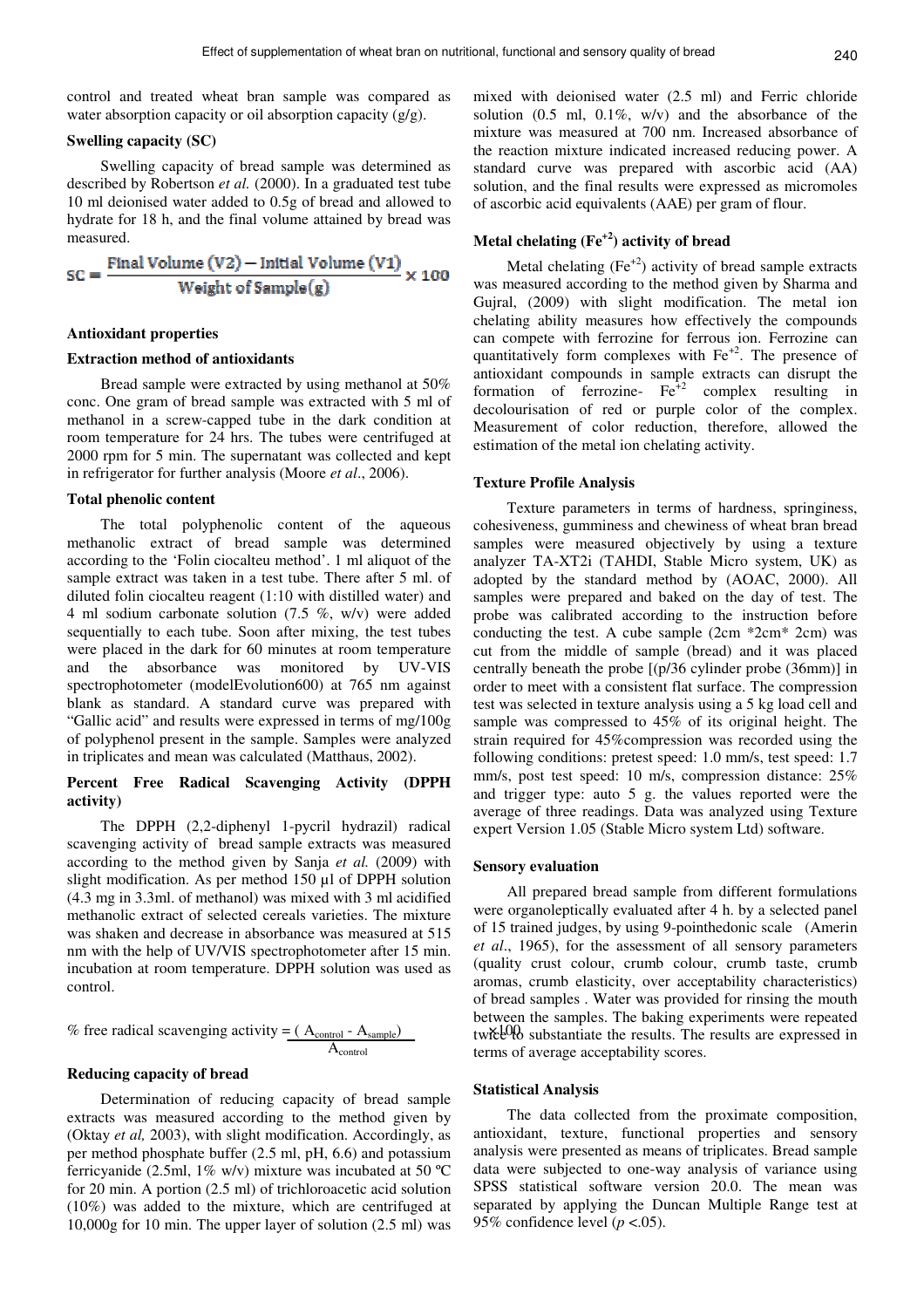# **Results and Discussion**

#### **Proximate composition of bread**

The nutritional composition of bread prepared by incorporation of wheat bran at different levels (5-30%) is presented in Table 1. The results showed that moisture (3.46 to 8.4 %), fat 2.5 to 6.0%), crude fibre (1.13 to 9.8%) and ash contents (0.66 to 4.1%) were increased significantly (p-0.05) with increasing of wheat bran while protein content (10.5 to 4.0%) were decreased. Moisture content were observed higher in 30% incorporated wheat bran bread  $(8.4\%)$ followed by 20% incorporated wheat bran (7.3%) and significantly lowest were found in control (3.46%) bread. As the wheat bran contains more cellulose and other polysaccharides that hold moisture several times higher to its weight therefore, with the increases of wheat bran level there was increased moisture content of bread. Similar results were obtained for ash and crude fiber content. The ash and crude fiber was found to be highest (0.66 and 4.16% respectively) in 30%wheat bran incorporated bread because wheat bran contains higher amount of nutrient like dietary fibre, antioxidants properties and some micro nutrients (vitamins and minarals), so it would be better than control sample. Ronhotra *et al.* (1994) reported the ash content of wheat bran ranged from 5.2 to 5.5%. Halverson and Zeleny (1988) found the protein content of wheat bran to be ranged from 14 to 16%. Tian *et al.* (2020) reported that the proximate composition (protein, fat, ash) of wheat bran that was in range from 17.66 to 17.81; 2.89 to 4.16%; and 17.58 to 24.74%. The ash content of selected wheat bran cultivars was similar to values reported by D'hoe *et al.* (2018). Similar results were reported for fat content of wheat bran by Curti *et al.,* 2013. Elawad, *et al.* (2016) reported moisture, fat, fiber, and carbohydrate content which was 7.8%, 5.6%, 9.6%, 61.3% in wheat bran respectively; these compositions were found close to the existing value. The variation in each nutritional content among all cultivars of wheat bran is due to environmental related factors like maturity period, climate, location, temperature, fertility, diseases, pest exposure, climate, soil condition, etc. (Zheng and Wang, 2001). (Khateeb & Kumar, 2019) reported the ash, fat, and fibre content (0.93-2.62, 1.7-2.66 and 2.5-4.46%) in supplemented fermented wheat bran sample bread these compositions were found closer to this study. According to Kouidri *et al.,* (2015) chemical composition (fat, ash, moisture content) of value added products was increased with increasing of addition of wheat bran. Sangle *et al.,* (2017) reported the moisture, crude fat, crude fibre and ash contents were increased, and these nutrients were also found to be closer to our existing value.

#### **Colour measurement of Bread**

The color of the bread was measured by the X-rite color lab using 'L', 'a' and 'b' values. 'L' value decreased significantly with the increase in the levels of wheat bran. In control bread highest brightness (78.35) was observed as compared to wheat bran supplemented bread (Table 2). The effect of the wheat bran on bread color showed significant changes in all the evaluated parameters  $(p<0.05)$ . Redness  $(a)$ and yellowness (b) values increased significantly with the addition of wheat bran in all the substitution levels. The 'a' value of control bread was +0.93 where as it increased significantly  $(P<0.05)$  +10.63 for the 30% wheat bran supplemented bread. Similar trend was observed for 'b' value at all the levels of incorporation of wheat bran. It was concluded that when the wheat bran as the substitution increases, the 'L' value was decreases while 'a' and 'b' value were increases.

#### **Functional Properties of bread**

The present study showed functional properties of bread (Table 3). There were water holding (3.14 to 5.59ml/g), oil holding (2.2 to 4.34 ml/g) and swelling capacity (0.68 to 2.45 ml/g) increases with increasing of wheat bran while bulk density (13.3 to 9.5 g/ml) are decreased due to porous matrix structure of the insoluble fiber chain which can hold large amounts of water through hydrogen bonds (Kethireddipalli *et al*., 2002).

Functional properties were the intrinsic physiochemical characteristics which may affect the behavior of food systems during processing and storage. These properties will decide the acceptability of the product. The water holding capacity (WHC) is the first functional properties to determine the bread sample. 15% & 20% bread show higher WHC than the control, which can be attributed to high fiber and starch content in the bread. More amount of water is needed for 5%- 30% dough formation than in the refined wheat dough formation. Oil holding capacity (OHC) of control refined wheat flour (RWF) was more than composite flours. Water holding capacity (WHC), represents the amount of water that flour can absorb to obtain a pre-set dough consistency to produce a torque at room temperature (Blandino *et al*., 2015). According to Sattanathan *et al.* (2010) oil holding capacity also affects the flavor, texture and taste of the products. The increase of oil absorption may be attributed to the presence of more hydrophobic groups or polar amino acid on the surface of protein tends to decrease oil absorption capacity (Sathe *et al.,* 1982).

#### **Antioxidant Activities of Bread**

Cereals contain variety of compounds showing antioxidant properties. Different methods have been developed to determine the antioxidant property of different cultivars of wheat bran (Moore *et al.,* 2006). In present study, four different methods have been used for the evaluation of the antioxidant capacity of the wheat bran extracts namely total phenolic content, DPPH free radical scavenging assay, metal ion chelating activity and reducing power. The polyphenolic compounds in plant extracts are more often associated with other molecules like protein, polysaccharides, terpenes, chlorophyll and inorganic compounds. Hence, it requires suitable solvent for maximum extraction of polyphenols (Michalak *et al.*, 2017).

The total phenolic content of wheat bran substituted bread was expressed as mg Gallic acid per gram of dry weight. As summarized in Table 4. Antioxidants properties (total phenolic content (TPC), metal ion chelating activity, free radical scavenging activity and reducing power) of wheat bran substituted bread varied significantly between the substitution levels. Incorporation of wheat bran in bread resulted in an increase in the total phenolic content. The bread containing 30% wheat bran resulted in highest TPC, free radical scavenging activity, metal ion chelating activities and reducing power as compared to other samples and control bread, which showed an increase (23.07 to 88.60 mg GAE/100g, 23% to 59.6%, 45.1 to 81.5 % and 2.9 to 12.4mg AAE/g) as the level of wheat bran was increased from 5 to 30%. The above results were supported by Safa *et al*. (2014),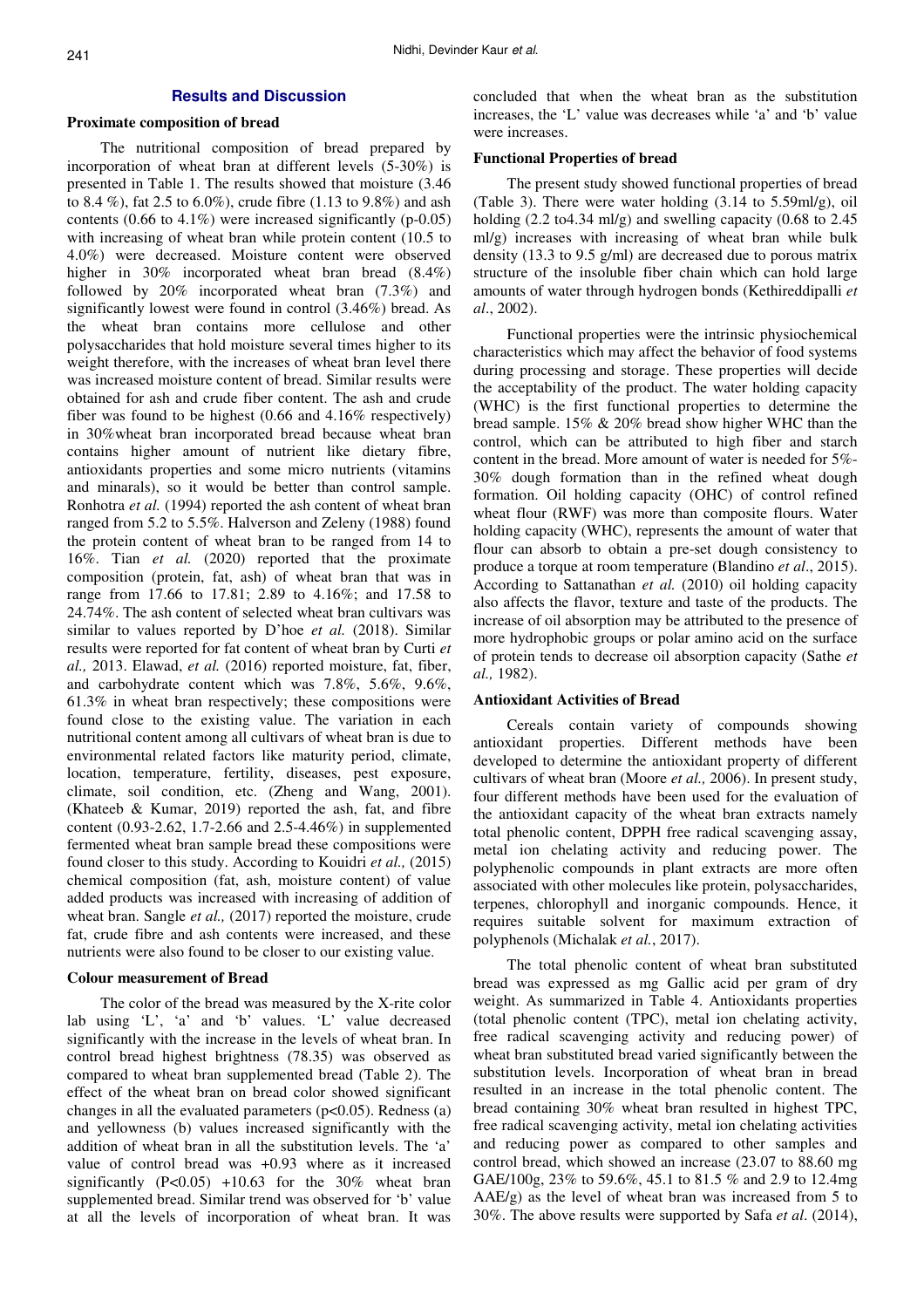who found maximum radical DPPH activity of wheat bran in 70% ethanol extract as compared to methanol and acetone extract. Previous study determined the free radicals scavenge activity in wheat bran that was similar to current study (Brewer *et al.,* 2014). Similar to our study the free radical scavenging activity of seven cultivars of wheat bran from different countries and found that at 50% acetone extracts have higher value antiradical activity (Zhou *et al*., 2004). According to Vaher *et al.* (2010) bran layers have the highest content of total phenolics content, when stated that the Phenolic compounds and the antioxidant activity of the bran, flour and whole grain of different wheat varieties.

The maillard reaction products formed during the production of bread could also act as the antioxidants and scavenge free radical, which consequently contribute to better antioxidant activity of the bread (Jing and Kitts 2000). Epidemiological studies showed that consumption of phenolic rich foods is associated with low risk of several chronic diseases such as ageing, cancer, cardiovascular disease and Alzheimer disease.

#### **Texture profile analysis of bread**

The results of texture profile analysis are shown in Table 5. Addition of wheat bran in formulation of bread samples significantly affected the textural properties of the product. Hardness of bread samples were significantly (p<0.05) increased by increasing the wheat bran. Bread samples substituted with 30% wheat bran were not significantly ( $p<0.05$ ) harder than those with 5% wheat bran. Hardness is mainly attributed to the amylose and amylopectin matrix which contribute to overall bread texture (Schiraldi and Fessas, 2000). Gomez *et al.* (2013) reported that bread hardness was due to interactions between gluten and fibrous materials. Springiness of the bread samples significantly were reduced by addition of WB in their formulation. The springiness of bread samples containing 5% to 30% wheat bran were not significantly different (p>0.05). According to a report by Hoseney *et al*. (1994) interaction between gelatinized starch and gluten dough which cause dough to be more elastic can form continuous sponge structure of bread after baking. Therefore, the high springiness could be attributed to dilution of the gluten structure in composite breads (5-30%). Lower amount of gluten causes lower ability to hold gases which caused an elasticity reduction in breads (Pyler, 1973). This reduction indicates that the breads formulated with WB have low ability to resist before the bread structure deformed under the teeth. Bread samples substituted with wheat bran showed significantly  $(p<0.05)$ 

higher values of gumminess and chewiness, it's due to higher amount of fibre content in wheat bran. A report by Wang *et al*., (2002) also showed similar trend for breads with addition of fibers since they caused an increase in gumminess and chewiness of tested breads.

# **Sensory evaluation**

Sensory analysis summarized the mean scores of hedonic sensory evaluation for color, flavour, taste, texture, appearance and overall acceptability of bread samples. As can be seen, substitution of 5-30% wheat bran has a significant  $(p<0.05)$  effect on all sensory parameters of the bread samples. According to ANOVA, all sensory parameters of bread were significantly  $(p<0.05)$  different. Generally, addition of wheat bran had significant effects on sensory attributes and overall acceptability of bread samples. Addition of wheat bran caused darker color and denser texture, which at level of 20% seem acceptable for consumers (Table 6). However, increasing incorporation of wheat bran to 25% or 30% seems to have negative effect on consumer's overall acceptability. For consumers, color of the bread is one of the important factors in sensory evaluation depending on their perception of bread type. Average scores of bread flavor, which can be determined by the sense of smell, was significantly ( $p<0.05$ ) lower in 25% and 30% compared to control bread sample, which showed addition of wheat bran more than 5% has a negative effect on final product in terms of flavor. As shown in Table 6, same trend observed in taste, flavor, texture, and appearance. Scores of softness attribute were in accordance with the results of texture analysis which showed increase in wheat bran formulation can cause harder breads. Bread samples which received higher scores than 4 (neither like nor dislike) were considered as acceptable. Moreover, the evaluation of taste showed that addition of wheat bran increased the bitter taste of cookies, which was due to phenolic acids and tannins (Heinio *et al*., 2016). Measurements of colour of the biscuits showed that the biscuit became darker with increasing level of wheat bran (Gamal *et al*., 2012). Khateeb and Kumar, (2019) reported the sensory analysis of wheat bran formulated bread in terms of color, texture, Flavor, taste and overall acceptability of bread, which were also decreased with increasing of wheat bran, which was also closer to our study. Therefore, Overall acceptability was determined on the basis of bread quality scores obtained from the evaluation by the experts of colour, flavour, taste and texture.

| Wheat bran:<br>wheat flour<br>$(\%)$ | <b>Moisture</b><br>$\%$ )    | <b>Crude Fat</b><br>$\%$ )   | <b>Crude Fiber</b><br>$(\%)$ | Ash<br>$\%$ )                | <b>Protein</b><br>$\%$ )    | <b>CHO</b><br>$\%$ )        |
|--------------------------------------|------------------------------|------------------------------|------------------------------|------------------------------|-----------------------------|-----------------------------|
| Control                              | $3.46\pm0.33^e$              | $2.5 \pm 0.4^{\circ}$        | $1.13 \pm 0.27$ <sup>T</sup> | $0.66 \pm 0.23$ <sup>g</sup> | $10.5 \pm 1.4^{\text{a}}$   | $81.75 \pm 5.7^{\circ}$     |
| 05:95                                | $4.8 \pm 0.12^{\text{d}}$    | $3.6 \pm 0.8$ <sup>cd</sup>  | $2.93 \pm 0.33^e$            | $1.3 \pm 0.2^t$              | $8.5 \pm 1.0^{\circ}$       | $78.8 \pm 5.0^a$            |
| 10:90                                | $5.4 \pm 0.32$ <sup>d</sup>  | $4.0 \pm 0.4$ <sup>bcd</sup> | $3.8 \pm 0.21^e$             | $2.2 \pm 0.2^e$              | $7.2 \pm 1.0^b$             | $77.4 \pm 5.0^{\circ}$      |
| 15:85                                | $6.6 \pm 0.57$ <sup>c</sup>  | $4.16 \pm 0.4^{\rm bc}$      | $4.85 \pm 0.22$ <sup>d</sup> | $2.6 \pm 0.2$ <sup>d</sup>   | $6.9 \pm 0.8^{\rm bc}$      | $74.9 \pm 5.0^a$            |
| 20:80                                | $7.3 \pm 0.49$ <sup>bc</sup> | $5.0 \pm 1.8$ <sup>abc</sup> | $6.37 \pm 1.19^c$            | $3.0\pm0.2^{\circ}$          | $5.5 \pm 0.5$ <sup>cd</sup> | $72.8 \pm 4.2^{\mathrm{a}}$ |
| 25:75                                | $7.8 \pm 0.12^{ab}$          | $5.6 \pm 0.8$ <sup>ab</sup>  | $7.93 \pm 0.33^b$            | $3.4\pm0.2^{b}$              | $4.8 \pm 0.5$ <sup>d</sup>  | $70.5 \pm 4.0^a$            |
| 30:70                                | $8.4 \pm 0.32$ <sup>a</sup>  | $6.0 \pm 0.4^a$              | $9.81 \pm 0.21$ <sup>a</sup> | $4.1 \pm 0.3^{\text{a}}$     | $4.0\pm0.5^{\circ}$         | $67.7 \pm 3.5^{\circ}$      |

**Table 1:** Proximate analysis of bread supplemented with wheat bran

All values are means  $\pm$  standard deviations of data from three independent experiments. Different superscripts  $(a - g)$  in the same column indicate significant difference (P<0.05) between all treatments of bread.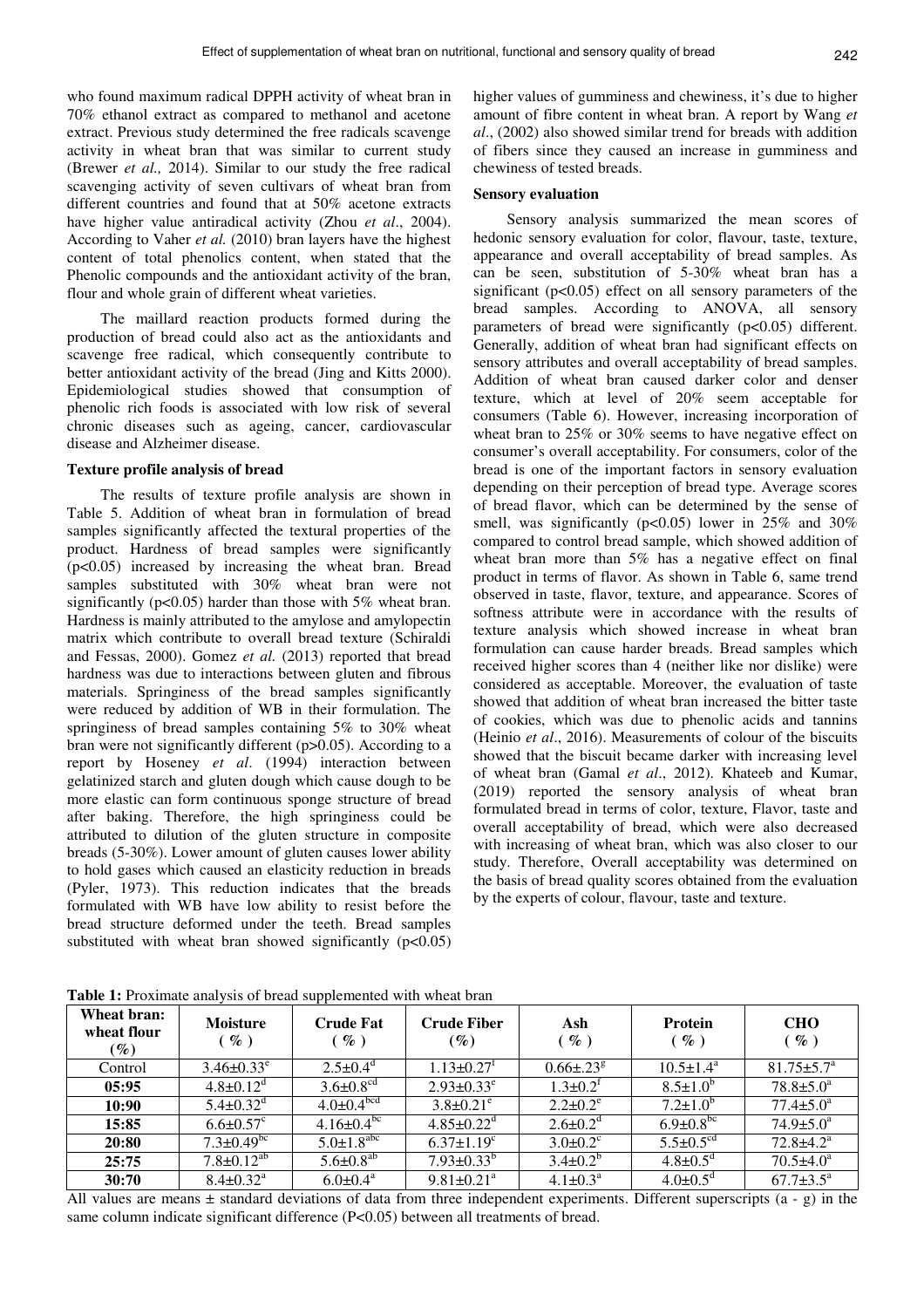| Wheat Bran: Wheat bran:<br>wheat flour $(\% )$ | $L^*$                          | $a^*$                          | $h^*$                           |
|------------------------------------------------|--------------------------------|--------------------------------|---------------------------------|
| Control                                        | $78.35 \pm 7.44^{\text{a}}$    | $+0.936\pm.09^{\circ}$         | $+12.91\pm2.19^{\circ}$         |
| 5:95                                           | $69.08 \pm 6.68$ <sup>ab</sup> | $+3.776 \pm 0.1$ <sup>d</sup>  | $+18.72\pm3.16^{\mathrm{d}}$    |
| 10:90                                          | $62.52 \pm 5.69$ <sup>bc</sup> | $+4.206\pm0.1$ <sup>d</sup>    | $+21.82 \pm 3.15$ <sup>cd</sup> |
| 15:85                                          | 59.09 $\pm$ 5.2 <sup>cd</sup>  | $+5.53 \pm 0.3$ <sup>c</sup>   | $+23.07\pm4.11$ <sup>cd</sup>   |
| 20:80                                          | $55.43 \pm 4.7$ <sup>cd</sup>  | $+6.63 \pm 0.9$ <sup>c</sup>   | $+26.41\pm4.94$ <sup>bc</sup>   |
| 25:75                                          | $49.43 \pm 4.37$ <sup>de</sup> | $+8.43\pm0.37$ <sup>b</sup>    | $+29.43\pm5.37^{\circ}$         |
| 30:70                                          | $42.43 \pm 3.37$ <sup>e</sup>  | $+10.63 \pm 1.37$ <sup>a</sup> | $+35.12 \pm 5.37$ <sup>a</sup>  |

**Table 2:** Colour measurement of Bread prepared by incorporation of wheat bran

All values are means  $\pm$  standard deviations of data from three independent experiments. Different superscripts (a-e) in the same column indicate significant difference (P<0.05) between all treatments of bread.

#### **Table 3:** Functional properties of wheat bran supplemented bread

| <b>Wheat Bran: Wheat</b><br>bran: wheat flour $(\%)$ | <b>Bulk Density</b>              | <b>Water Holding</b><br>Capacity | <b>Oil Holding</b><br>Capacity | <b>Swelling Capacity</b>     |
|------------------------------------------------------|----------------------------------|----------------------------------|--------------------------------|------------------------------|
| <b>Control</b>                                       | $13.34 \pm 1.5^a$                | $3.14 \pm 0.4$ <sup>d</sup>      | $2.20 \pm 0.1$ <sup>c</sup>    | $0.68 \pm 0.10^e$            |
| 5:95                                                 | $13.19 \pm 1.2^a$                | $3.69 \pm 0.6$ <sup>cd</sup>     | $2.60 \pm 0.2^{bc}$            | $0.98 \pm 0.1$ <sup>de</sup> |
| 10:90                                                | $12.47 \pm 1.30^{ab}$            | $4.04 \pm 0.3$ <sup>cd</sup>     | $2.90 \pm 0.2^{bc}$            | $1.20 \pm 0.4$ <sup>de</sup> |
| 15:85                                                | $12.19 \pm 1.7^{ab}$             | $4.13 \pm 0.8$ <sup>cd</sup>     | $3.02 \pm 0.2^b$               | $1.50 \pm 0.5$ <sup>cd</sup> |
| 20:80                                                | $11.26 \pm 1.20^{a\overline{b}}$ | $4.45 \pm 0.4^{\rm bc}$          | $3.20 \pm 0.5^{\rm b}$         | $1.82 \pm 0.2^{\rm bc}$      |
| 25:75                                                | $10.24 \pm 1.5^{\rm b}$          | $5.31 \pm 0.8^{ab}$              | $4.10 \pm 0.8^{\text{a}}$      | $2.15 \pm 0.5^{ab}$          |
| 30:70                                                | $9.51 \pm 0.8^b$                 | $5.59 \pm 0.3^{\text{a}}$        | $4.34\pm0.34$ <sup>a</sup>     | $2.45 \pm 0.2^a$             |

All values are means  $\pm$  standard deviations of data from three independent experiments. Different superscripts (a - e) in the same row indicate significant difference (P<0.05) between all treatments of bread.

**Table 4:** Antioxidant properties of wheat bran supplemented bread

| Wheat bran: wheat<br>flour $(\%)$ | DPPH $(\% )$                 | <b>Metal Chelating</b><br>Activity $(\% )$ | <b>Total Phenolic Content</b><br>(mg gallic acid/100) | <b>Reducing Power</b><br>(mgAAE/g) |
|-----------------------------------|------------------------------|--------------------------------------------|-------------------------------------------------------|------------------------------------|
| <b>Control</b>                    | $23.7 \pm 2.5^e$             | $45.1 \pm 3.4$ <sup>d</sup>                | $19.0 \pm 1.4$ <sup>d</sup>                           | $2.92 \pm 0.3^e$                   |
| 5:95                              | $30.7 \pm 3.4$ <sup>d</sup>  | $49.1 \pm 4.0$ <sup>cd</sup>               | $24.1 + 2.1$ <sup>d</sup>                             | $4.44 \pm 0.9$ <sup>de</sup>       |
| 10:90                             | $34.8 \pm 4.4$ <sup>d</sup>  | $53.6 \pm 5.6$ <sup>cd</sup>               | $36.3 \pm 3.2$ <sup>c</sup>                           | $6.45 \pm 1.2$ <sup>cd</sup>       |
| 15:85                             | $41.2\pm4.9^{\text{cd}}$     | 58.4 $\pm$ 5.9 <sup>bc</sup>               | $48.1 \pm 3.1^{b}$                                    | $7.55 \pm 1.5^{bc}$                |
| 20:80                             | $45.7 \pm 5.9$ <sup>bc</sup> | $67.6{\pm}6.6^b$                           | $56.7 \pm 4.2^b$                                      | $9.50 \pm 1.2^b$                   |
| 25:75                             | $51.4 \pm 6.7$ <sup>ab</sup> | $79.6 \pm 7.3^{\circ}$                     | $64.7 \pm 5.3^{\circ}$                                | $10.1 \pm 2.5^{ab}$                |
| 30:70                             | $59.6{\pm}7.8^{\text{a}}$    | $81.5 \pm 7.7^{\circ}$                     | $71.3 \pm 5.5^{\text{a}}$                             | $12.3 \pm 2.0^a$                   |

All values are means  $\pm$  standard deviations of data from three independent experiments. Different superscripts (a - e) in the same row indicate significant difference (P<0.05) between both cultivars of wheat bran.

**Table 5:** Texture parameters of different bread samples

| Wheat bran:<br>wheat flour $(\% )$ | Hardness(N)             | <b>Cohesiveness</b>       | <b>Chewiness</b>           | <b>Gumminess</b>          | <b>Springiness</b>          |
|------------------------------------|-------------------------|---------------------------|----------------------------|---------------------------|-----------------------------|
| <b>Control</b>                     | 444 $\pm 22^8$          | $1.00 \pm 0.12^a$         | $516 \pm 10^8$             | $445 + 57$ <sup>g</sup>   | $1.5 \pm 0.21$ <sup>a</sup> |
| 5:95                               | 931 $\pm 23^{\text{t}}$ | $0.97 \pm 0.1^{\text{a}}$ | $969 \pm 34^{\text{t}}$    | $906 \pm 45$ <sup>f</sup> | $1.4 \pm 0.2^{\text{a}}$    |
| 10:90                              | $1307 \pm 30^e$         | $0.88 \pm 0.1^{ab}$       | $1219 \pm 25$ <sup>e</sup> | $1147 \pm 42^e$           | $1.16 \pm 0.1^a$            |
| 15:85                              | $1717 \pm 40^{\circ}$   | $0.91 + 0.1^{ab}$         | $1700 \pm 25$ <sup>d</sup> | $1566 \pm 52^{\rm d}$     | $1.13 \pm 0.3^{\text{a}}$   |
| 20:80                              | $2039 \pm 50^{\circ}$   | $0.81 \pm 0.1^{ab}$       | $2536 \pm 82$ <sup>c</sup> | $1663 \pm 46^{\circ}$     | $1.08 \pm 0.3^{\text{a}}$   |
| 25:75                              | $3460 \pm 45^{\circ}$   | $0.73 \pm 0.1^b$          | $3537 + 74^b$              | $2527 \pm 48^{\circ}$     | $1.07 \pm 0.2^{\text{a}}$   |
| 30:70                              | $4115 \pm 75^{\circ}$   | $0.92 \pm 0.1^{ab}$       | $5126 \pm 105^{\rm a}$     | $3806 \pm 71^{\circ}$     | $1.06 \pm 0.2^{\text{a}}$   |

All values are means  $\pm$  standard deviations of data from three independent experiments. Different superscripts  $(a - g)$  in the same row indicate significant difference (P<0.05) between both cultivars of wheat bran.

|  | Table 6: Sensory Analysis of wheat bran Supplemented Bread |  |
|--|------------------------------------------------------------|--|
|  |                                                            |  |

| Wheat bran:<br>wheat flour $(\%) $ | Colour                        | <b>Flavour</b>              | <b>Taste</b>              | <b>Texture</b>              | Appearance                | <b>Overall</b><br>quality |
|------------------------------------|-------------------------------|-----------------------------|---------------------------|-----------------------------|---------------------------|---------------------------|
| <b>Control</b>                     | $8.0 \pm 0.9^a$               | $8.21 \pm 1.2^a$            | $7.97 \pm 1.0^a$          | $7.4 \pm 1.0^a$             | $7.32 \pm 0.8^a$          | $7.79 \pm 1.0^a$          |
| 5:95                               | $7.8 \pm 0.5^{ab}$            | $7.98 \pm 0.9^a$            | $7.54 \pm 1.0^a$          | $7.2 \pm 0.9^{\rm a}$       | $6.98 \pm .54^{\circ}$    | $7.28 \pm 0.8^a$          |
| 10:90                              | $7.26 \pm 0.5$ <sup>abc</sup> | $7.65 \pm 0.9^{\rm a}$      | $7.26 \pm 0.9^a$          | $6.88 \pm 0.8^a$            | $6.82 \pm 0.6^a$          | $7.17 \pm 0.9^{\text{a}}$ |
| 15:85                              | $7.46 \pm 0.5^{\text{abc}}$   | $7.89 \pm 0.8$ <sup>a</sup> | $7.67 \pm 0.9^{\text{a}}$ | $7.29 \pm 0.9^{\mathrm{a}}$ | $7.04 \pm 0.8^{\text{a}}$ | $7.47 \pm 0.7^{\text{a}}$ |
| 20:80                              | $6.90\pm0.4^{bc}$             | $7.31 \pm 0.6^a$            | $7.11 \pm 0.7^{\text{a}}$ | $6.65 \pm 0.9^a$            | $7.11 \pm 0.5^{\text{a}}$ | $7.01 \pm 0.5^{\text{a}}$ |
| 25:75                              | $6.72 \pm 0.4$ <sup>c</sup>   | $6.74 \pm 0.5^{\text{a}}$   | $6.83 \pm 0.6^a$          | $7.21 \pm 0.5^{\text{a}}$   | $7.21 \pm 0.5^{\text{a}}$ | $6.94 \pm 0.5^{\text{a}}$ |
| 30:70                              | $5.02 \pm 0.3^{\circ}$        | $5.04 \pm 0.5^{\circ}$      | $5.23 \pm 0.5^b$          | $5.21 \pm 0.5^b$            | $5.01 \pm 0.4^b$          | $5.14 \pm 0.5^b$          |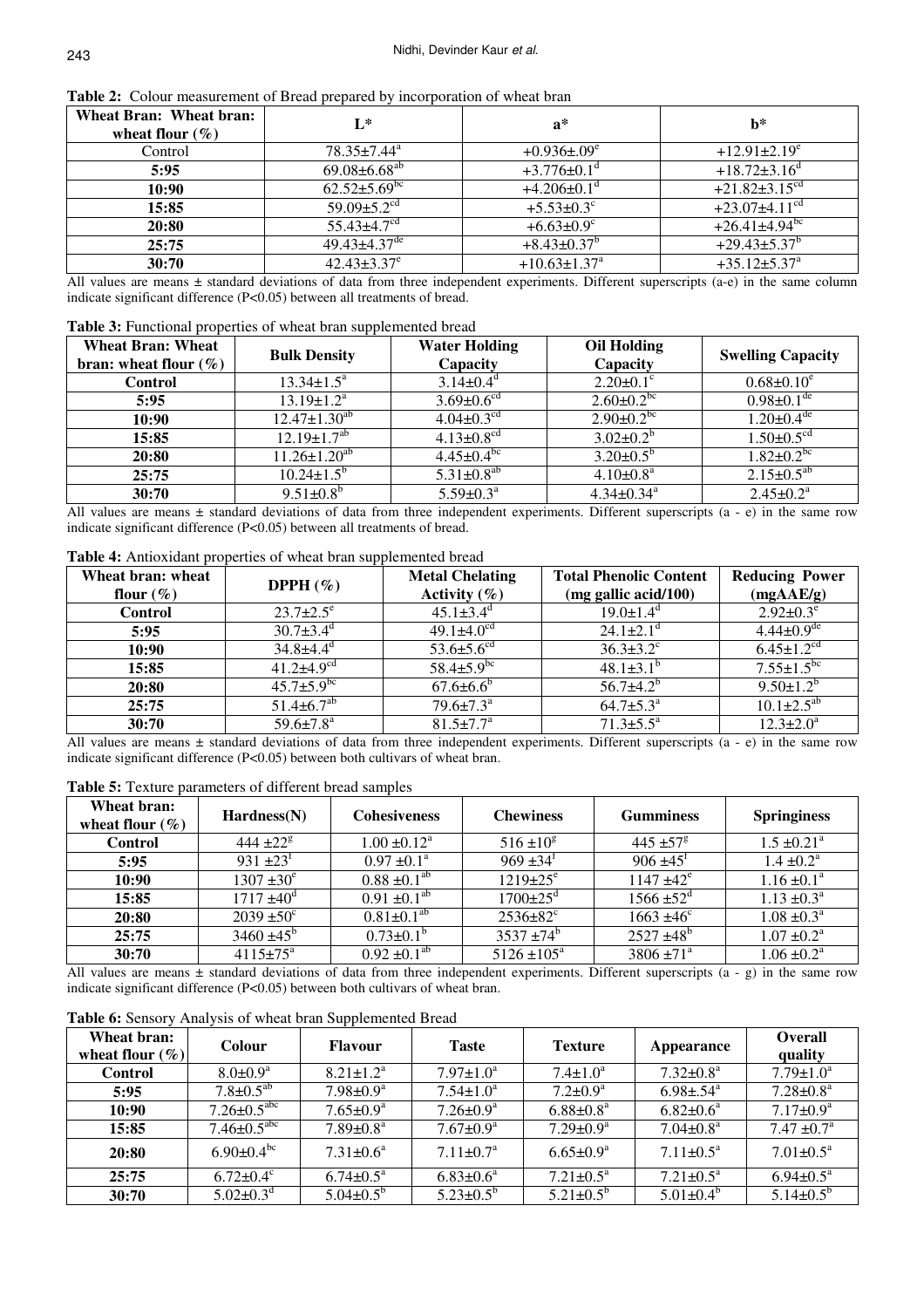All values are means  $\pm$  standard deviations of data from three independent experiments. Different superscripts (a - b) in the same row indicate significant difference (P<0.05) between both cultivars of wheat bran.

#### **Conclusion**

By addition the different level of Wheat Bran into wheat flour, the hardness and darkness of bread samples were significantly (p<0.05) increased while their volume significantly ( $p<0.05$ ) was reduced compared to the control sample (white wheat bread). The incorporation of fermented wheat bran in bread formulation reduces the bread specific volume slightly at 10% level but significantly at the higher levels (30%). Therefore, the addition of fermented wheat bran affects the physical and sensory properties of the baked bread. Bread samples substituted with 20% wheat bran had the highest mean scores of overall acceptance among samples. Dietary fiber is a common and important ingredient of new generation of healthy food products and increased the nutritional value of bread. Finally, the quality of the high fiber bread was noticeable when higher level of bran was added to the whole wheat flour. Therefore, this knowledge can be used to make commercial products. The introduction of such new technology, would increase overall economic, society health and well-being.

# **References**

- Amerin, M.A.; Pangborn, R.A. and Roesier, E.B. (1965). Principles of sensory evaluation of Food. *Academic Press, London*.
- AOAC Official Methods of Analysis (2016). 20th Edn. Arlington: Association of Official Analytical Chemists, Inc.
- AACC (2000) Approved Methods of American Association of Cereal Chemists, tenth ed", *American Association of Cereal Chemists, Inc, Minnesota*, USA.
- Abdelghafor, R.F.; Mustapha, A.I.; Ibrahim, A.M. and Krishnan, P.G. (2011). Quality of bread from composite flour of sorghum and hard white winter wheat. *Advanced Journal of Food Science and Technology*, 3(1): 9-15.
- Abdelrahim, S.M.K. (2016). Chemical composition and functional properties of wheat bread containing wheat and legumes bran. *International Journal of Food Sciences and Nutrition*, 10-15 (5): 2455-4898.
- Aini, I.N. and Maimon, C.H. (1996). Characteristics of white pan bread as affected by tempering of the fat ingredient. *Cereal Chemistry*, 73(4): 462-465.
- Banu, I.; Georgeta, S.; Violeta S.I. and Luliana, A. (2012). Effect of the addition of wheat bran stream on dough rheology and bread quality. *Food Technology*, 36(1): 39-42.
- Blandino, M.; Marinaccio, F.; Ingegno, B.L.; Pansa, M.G.; Vaccino, P.; Tavella, L. and Reyneri, A. (2015). Evaluation of common and durum wheat rheological quality through Mixolab® analysis after field damage by cereal bugs. *Field Crops Research*, 179: 95-102.
- Chen, H.H.; Chiu, E.M. and Huang, J.R. (1997). Color and gel-forming properties of horse mackerel *(Trachurus japonicus*) as related to washing conditions. *Journal of Food Science,* 62: 985-991.
- Chau, C. and Huang, Y. (2003). Comparison of the chemical composition and physicochemical properties of different fibers prepared from the peel of *Citrus sinensis* L. cv. Liucheng. *Journal of Agricultural and Food Chemistry*, 51: 2615–2618.
- Curti, E.; Carini, E.; Bonacini, G.; Tribuzio, G. and Vittadini, E. (2013). Effect of the addition of bran fractions on bread properties. *Journal of Cereal Science*, 57: 325- 332.
- De Munter, J.S.; Hu, F.; Spiegelman, D.; Franz, M.V. and Dam, R.M. (2007). Wholegrain, bran and germ intake and risk of type 2 diabetes: a prospective cohort study and systematic review, *PLOS Medicine*. 4: 1389–1395.
- D'hoe, K.; Conterno, L.; Fava, F.; Falony, G.; Vieira-Silva, S.; Vermeiren, J.; Tuohy, K. and Raes, J. (2018). Prebiotic wheat bran fractions induce specific microbiota changes. *Frontiers in Microbiology*, 9: 31.
- Dewettinck, K.; Van, B.F.; Kuhne, B.; Van de, Walle, D.; Courtens, T.M. and Gellynck, X. (2008). Nutritional value of bread: Influence of processing, food interaction and consumer perception. *Journal of Cereal Science,*  48: 243–257.
- Elawad, R.M.O.; Yang, T.A.; Ahmed, A.H.R.; Ishag, K.E.A.; Mudawi, H.A. and Fung, T. (2002). Whole-grain intake and the risk of type 2 diabetes: a prospective study in men. *American Journal of Clinical Nutrition*, 76: 535– 540.
- Gamal, A. El-S.; Salah, M.A. and Mutlaq, M.A. (2012). Nutritional quality of biscuit supplemented with wheat bran and date palm fruits (*Phoenix dactylifera* L.). *Food and Nutrition Sciences*, 3: 322-328.
- Hoseney, R.C. (1994). Principles of Cereal science and technology. 3rd edition, United Kingdom: *American Association of Cereal Chemists*, 203-206.
- Halverson, J. and Zeleny, L. (1988). Criteria of wheat quality. In wheat chemistry and technology. *American Association of Cereal Chemists*, 1(3): 15-45.
- Jing, H. and Kitts, D.D. (2000). Comparison of the antioxidative and cytotoxic properties of glucoselysine and fructose-lysine maillard reaction products. *Food Research International*, 33: 509-516.
- Koh-Banerjee, P.; Franz, M.; Sampson, L.; Liu, S.; Jacobs, D.R. and Spiegelman, D. (2004). Changes in wholegrain, bran and cereal fibre consumption in relation to 8 year weight gain among men. *American Journal of Clinical Nutrition*, 80: 1237–1245.
- Kethireddipalli P.; Hung Y.C.; Phillips R.D. and McWatters, K.H. (2002). Evaluating the role of cell material and soluble protein in the functionality of cowpea (*Vigna unguiculata*) pastes. *Journal of Food Science*, 67: 53– 59.
- Khateeb, S.M. and Kumar, A. (2019). Effect of different level of wheat bran on quality of bread. *International Journal for Technological Research In Engineering,* 7: Issue 4.
- Kouidri, A.; Meribai, A. and Flici, S. (2015). Effect of the incorporation of wheat bran on pasta quality. *Wulfenia Journal*, 22: 4.
- Liyana-Pathirana, C.M. and Shahidi, F. (2007). The antioxidant potential of milling fractions from bread, wheat and durum. *Journal of Cereal Science,* 45: 238– 247.
- Maneju, H.; Udobi, C.E. and Ndife, J. (2011). Effect of added brewers dry grain on the physico-chemical, microbial and sensory quality of wheat bread. *American Journal of Food Nutrition*, 1(1): 39-43.